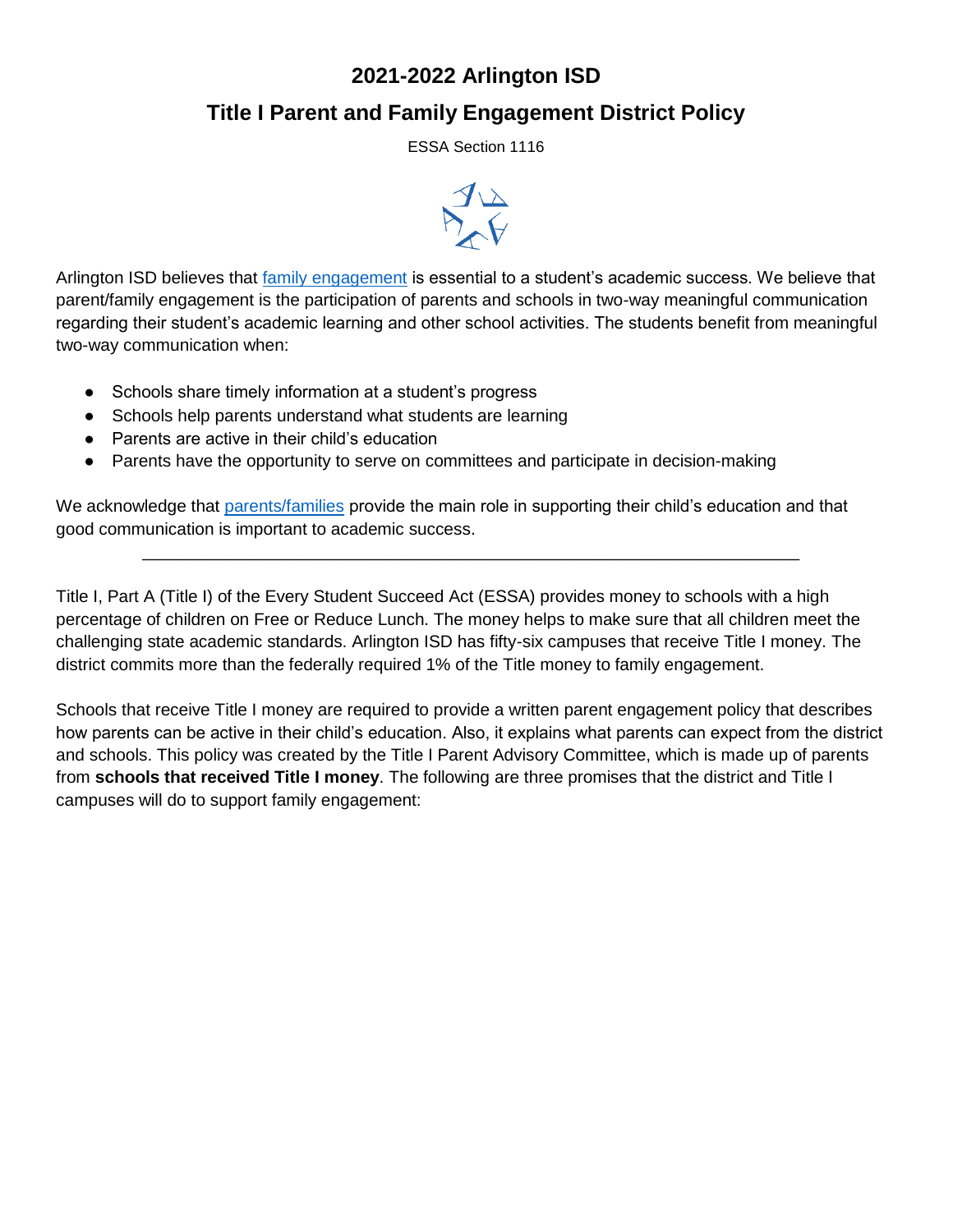The schools shall send information to parents in a language and format they can understand regarding their student's progress, teacher qualifications and the benefits of Title I money.

- Each Title I campus will hold an Annual Title I Meeting to explain the requirements of Every Student Succeed Act. The presentation will explain how the program benefits the students and how parents can help. By September 30, 2021, a minimum of two annual Title I meetings will be held on different days and times of day (morning and afternoon/evening).
- Each Title I campus will make sure that teachers communicate regularly with parents about their child's progress by:
	- o Providing parent-teacher conferences
		- Once per year a face-to-face conference at the elementary level
		- As appropriate at the junior and high school level
	- $\circ$  Sending progress and report cards on a [regular schedule](https://www.aisd.net/district/about/report-cards/) (click for schedule on the website under Report Cards)
	- $\circ$  Communicating through other medias, such as apps, phone calls, or newsletters
- Each Title I campus will make sure that it provides proper and timely notification about teacher qualifications and intervention programs:
	- $\circ$  Parents have the right to request information about the certification of their child's teacher.
	- $\circ$  Parents will be notified if their child is not being taught by a [Highly Qualified teacher](#page-4-1) for four consecutive weeks or longer.
	- $\circ$  Parents will be notified if their child participates in intervention programs, such as tutoring.

### <span id="page-1-0"></span>**Engagement Opportunities**

The schools will help parents understand the state's academic content and achievement standards and requirements of the Title I program.

- The district provides personnel dedicated to planning and implementing family engagement activities at the campus and district level.
	- o **Each Title I campus has a Family Engagement Liaison** [\(FEL\)](#page-1-0)
	- $\circ$  Each Title I campus has a Family Engagement Team [\(FET\)](#page-4-2) which includes parents, teachers, the liaison and an administrator. The committee plans activities based on the campus' academic needs stated in the Campus Improvement Plan [\(CIP\).](#page-4-3) The **FET can be a sub-committee to each campus Site-Based Decision Making Committee (SBDM) or the SBDM Committee can serve as the FET Committee.**
	- o District-level Family Engagement [Specialist](#page-4-4) support the Title I campuses.
- The district and campus will provide opportunities for the parents to increase their understanding of the following:
	- o Academic Standards
		- Host grade level orientation meetings on curriculum, grading, and academic expectations will be held in the fall.
		- Host academic family nights that support different approaches to help students improve in **reading, math, social studies, science, or writing** will be held between September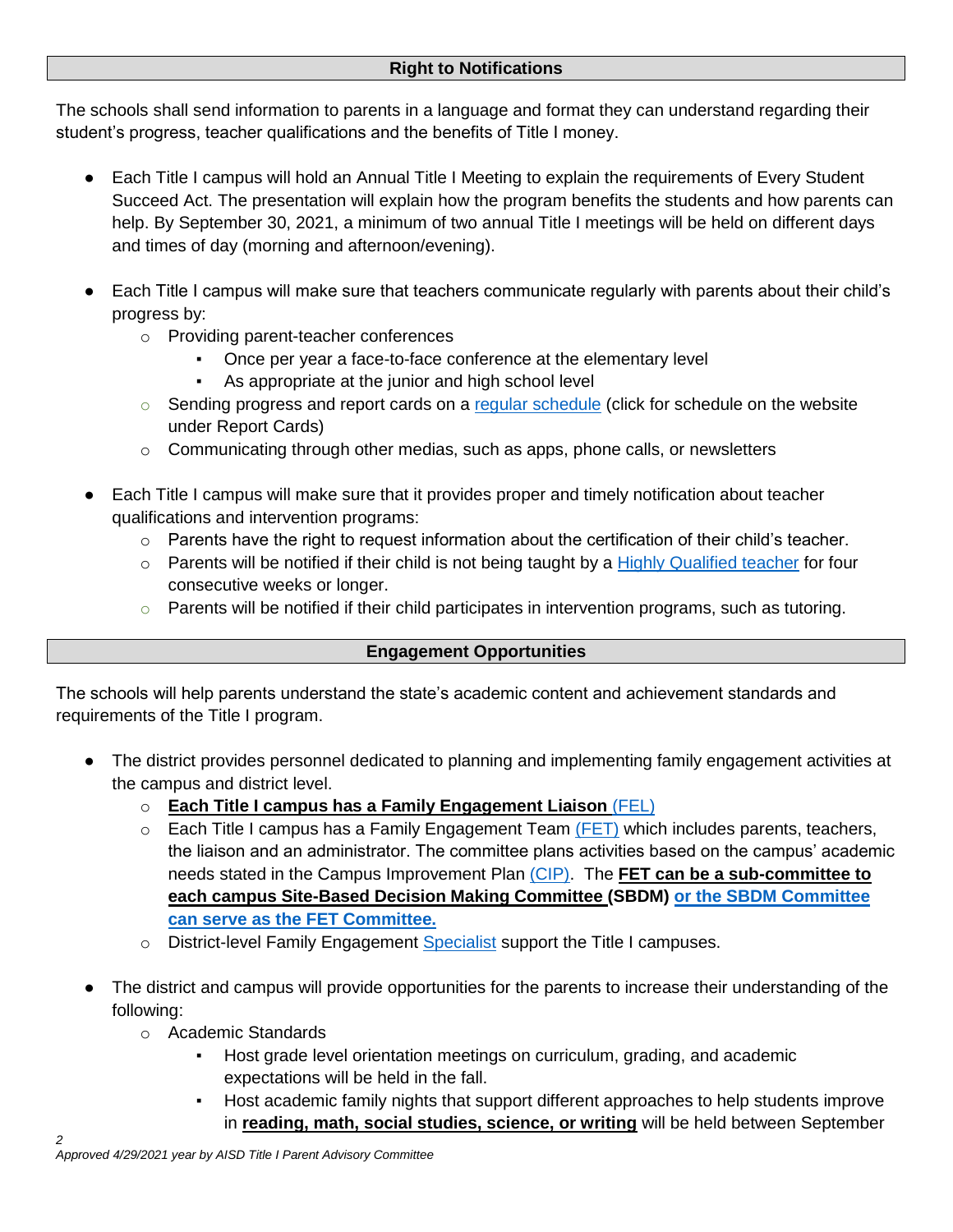and April of the school year.

- Host grade level meetings to explain exam preparation, understanding test scores and passing state and end-of-course exams.
- $\circ$  Parenting information on topics that increase family communication skills, dealing with social issues and keeping children safe. Parent information workshops will be offered September through April.
- $\circ$  Provide [Family Literacy programs](#page-3-0) for parents who wish to develop their language skills or work toward a GED.

### **Decision-Making Opportunities**

The district and campus will engage parents and encourage participation in joint decision making through the following:

- The District Title I Parent Advisory Committee which does the following:
	- o Reviews and updates the Family Engagement Policy as needed
	- o Reviews the results of the annual Parent Satisfaction Survey
	- $\circ$  Reviews district and campus Family Engagement event documents to identify and eliminate barriers to effective family engagement
	- $\circ$  Gathers information from parents on how to improve the parent engagement activities
- The district conducts an annual evaluation of the family engagement program in the spring semester.
	- $\circ$  Survey are made available in English, Spanish, Vietnamese, and other languages as determined by need.
- The campus creates a school-parent-student compact
	- $\circ$  The compact outlines the agreed responsibilities of the school staff, parent, and student for academic success
- Involves parents in the process of school review and improvement by:
	- o Providing a Campus Texas Academic Performance Report [\(TAPR\)](#page-4-5) Report Card
	- o Providing communication to explain TAPR
	- $\circ$  Provide opportunities for parents to participate in campus decision making though Site-based Decision Making Committee (SBDM)
	- o Campus Family Engagement Team (FET)
	- o District Improvement and Decision Making Committee [\(DIDC\)](#page-4-6)
- Parents interested in serving on decision-making committees should contact the campus principal.

## **Family Engagement Commitment**

The Parent and Community Engagement Department, along with the Title I schools, are committed to the following:

- Reducing barriers that limit family engagement opportunities
- Providing to the extent possible, information in a language that parents can understand
- Using multiple formats to advertise meetings and provide meetings at a variety of days and times
- Providing professional learning to district personnel to create school-family partnerships throughout the school year

The district departments will work in collaboration to provide parent/family engagement opportunities with Families in Transition, Pre-Kindergarten, Special Education and World Languages.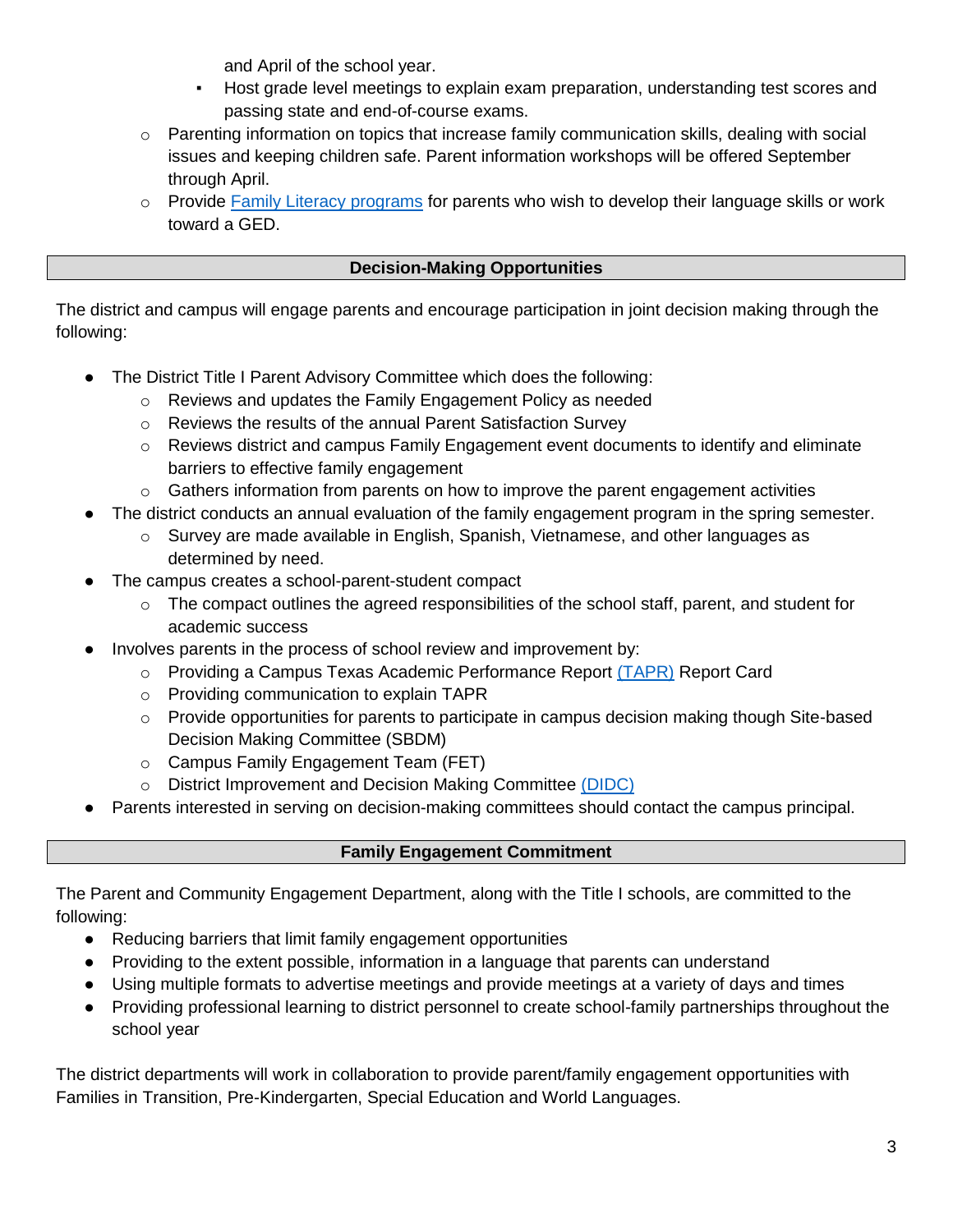*Each Title I campus creates a Campus Family Engagement Policy and a Parent-Student-Teacher compact. These documents may be requested from the office or the Family Engagement Liaison at your child's Title I campus. The documents are also available on the school's webpage.*

*AISD does not discriminate on the basis of race, color, age, gender, national origin, religion, or disability in education programs, admissions/enrollment decisions or activities which it operates, as required by Title VI, Title IX and Section 5.*

# **Information Resources and Glossary of Terms**

\_\_\_\_\_\_\_\_\_\_\_\_\_\_\_\_\_\_\_\_\_\_\_\_\_\_\_\_\_\_\_\_\_\_\_\_\_\_\_\_\_\_\_\_\_\_\_\_\_\_\_\_\_\_\_\_\_\_\_\_\_\_\_\_\_\_\_\_\_\_\_\_\_\_\_\_

#### **Title I Resources**

## **AISD Website**

[www.aisd.net](http://www.aisd.net/)

#### **AISD Parent and Community Engagement Department** 1141 W. Pioneer Pkwy Arlington, TX 76013 682-867-7385

### **AISD State and Federal Programs Department**

690 E. Lamar Blvd Arlington, TX 76011 682-867-7317

### <span id="page-3-0"></span>**AISD Family Literacy Programs**

2315 Stonegate Street Arlington, TX 76060 682-867-7267

### **School Department Resources**

*Resource are linked to webpages*

[Pre-Kindergarten](https://www.aisd.net/district/departments/academic-services/specialized-learning-services/early-childhood-learning/prek-enrollment/) [Families in Transition](https://www.aisd.net/district/departments/academic-services/transformational-learning/social-and-emotional-learning/student-outreach-services/families-in-transition/) [Special Education](https://www.aisd.net/district/departments/academic-services/specialized-learning-services/special-education/) [World Languages](https://www.aisd.net/district/departments/academic-services/specialized-learning-services/world-languages/) [Adult Literacy](https://www.aisd.net/?s=Adult+Literacy)

### **Community Resources**

*Resource are linked to webpages*

[Arlington Public Library](https://www.arlingtonlibrary.org/) [Mission Arlington](https://missionarlington.org/) **[Salvation Army](https://www.salvationarmyusa.org/usn/)**